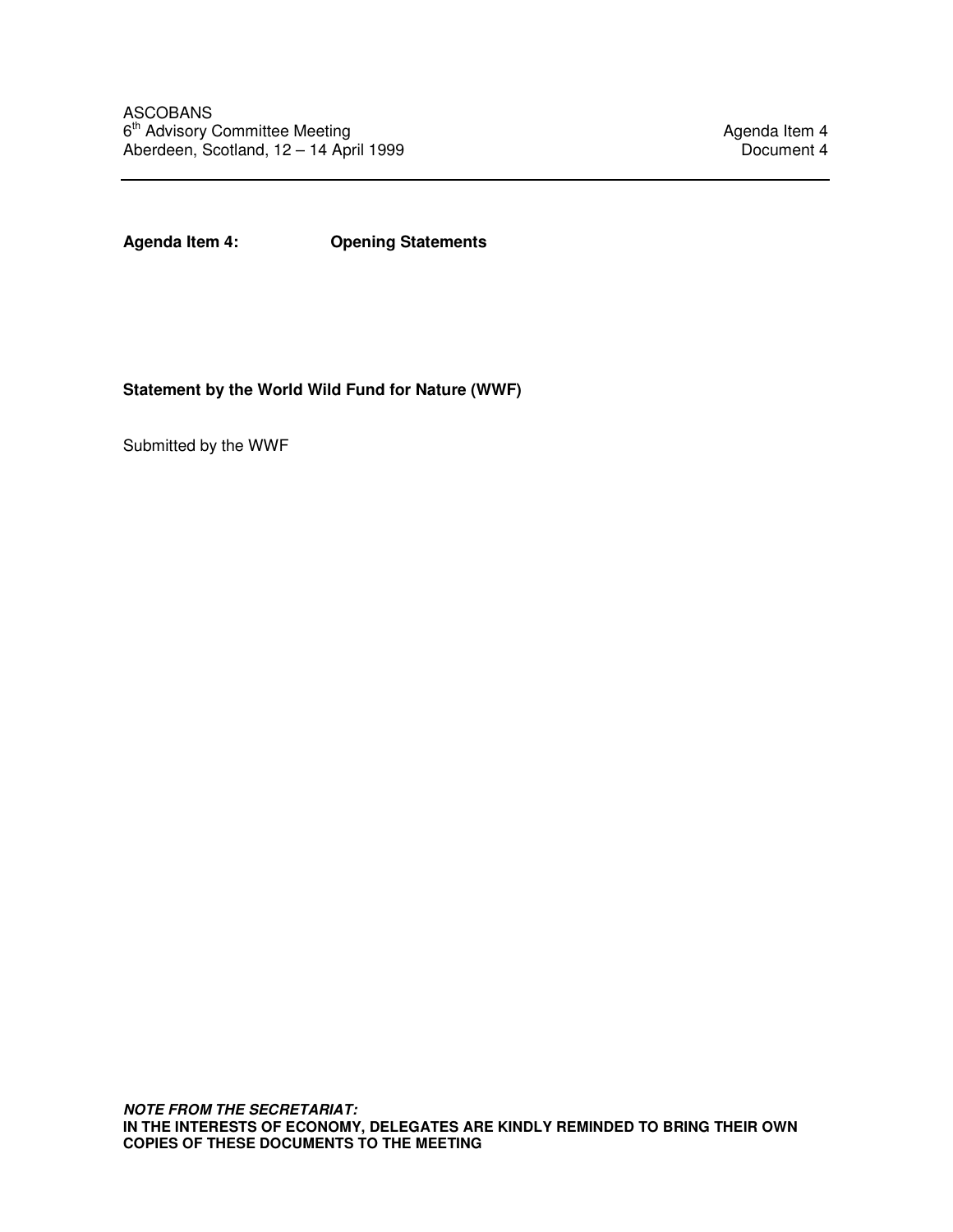# **6th Meeting of the Advisory Committee to ASCOBANS 12-14 April 1999, Aberdeen, Scotland**

# **Statement by the World Wide Fund For Nature (WWF)**

WWF values the Committee's systematic approach to implementing its 1997–2000 work plan as described in the Resolution on Activities of the ASCOBANS Advisory Committee. However, bearing substantive commitments by the  $2<sup>nd</sup>$  Meeting of Parties in mind (cf. resolutions on incidental take and/or effects of pollutants on cetacean health and/or further implementation of ASCOBANS), WWF would like to see a more targetted and proactive approach in some areas:

- Conservation objectives and information related to (unacceptable) levels of bycatch should be presented in a way that enables competent authorities to take comprehensive action to reduce the bycatch rate in the short or medium term.
- Further to the discussions on pollutant issues at the  $5<sup>th</sup>$  Meeting in Hel, Poland, WWF believes that time is right for the Advisory Committee to raise "flags of concern" on elevated levels of hazardous substances in small cetaceans and to bring this specific concern to the attention of the relevant authorities / fora.
- WWF regrets that the review of criteria for identifying, establishing and managing protected areas has not been identified as a priority for the  $6<sup>th</sup>$  Meeting. It cannot be anticipated that cetacean specific requirements will automatically be taken into account by other intergovernmental fora concerned some of which have just started to develop criteria for the selection and management of Marine Protected Areas (MPAs).

### **Cross Institutional Issues**

In the 1998 International Year of the Oceans (IYO), the Regional Seas Conventions relevant to the ASCOBANS area (OSPAR, HELSINKI) have adopted keystone objectives and agreements in order to reduce and eliminate marine pollution. WWF is convinced that these agreements will bring about a number of significant implications for the work under ASCOBANS. Particular reference is made to the

- OSPAR Strategy with Regard to Hazardous Substances (Sintra, Portugal, 23 July 1998) - HELCOM Objective with Regard to Hazardous Substances - and the Strategy to implement this Objective (= HELCOM Recommendation 19/98)

Furthermore, the 1998 Ministerial Meeting of the OSPAR Commission set the stage for future measures to protect species and habitats by adopting a new Annex to the Convention on the Protection of the Marine Environment of the NE Atlantic. In this context, reference is made to

- Annex V and the Strategy on the Protection and Conservation of the Ecosystems and Biological Diversity of the Maritime Area (Sintra, Portugal, 23 July 1998).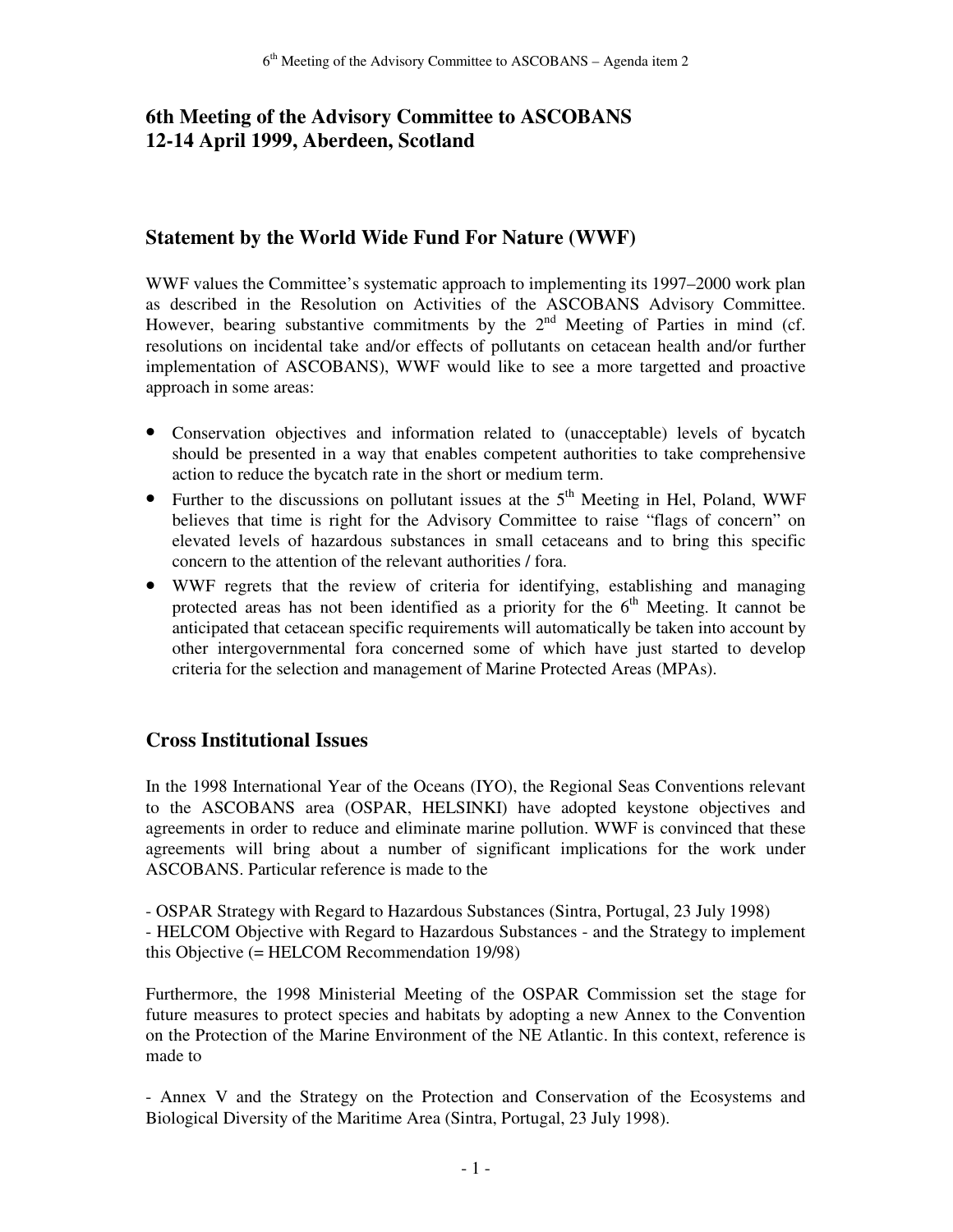The essence of the new OSPAR commitments is reflected by the following quotation from the Sintra Ministerial Statement:

#### **Ecosystems and Biological Diversity**

WE STRENGTHEN the Convention's framework for the protection of the marine environment by the unanimous adoption of an Annex on the Protection and Conservation of the Ecosystems and Biological Diversity of the Maritime Area. WE SHALL SEEK an early entry into force of this Annex.

WE RE-EMPHASISE our commitment, in implementing the new Annex, to protect and conserve the biological diversity of the maritime area and its ecosystems which are, or could be, affected as a result of human activities, and to restore, where practicable, marine areas which have been adversely affected.

To this end, the Commission will implement the strategy on the protection and conservation of the ecosystems and biological diversity of the maritime area and, in doing so, *inter alia*:

- assess a candidate list of human activities which may produce adverse impacts on the marine environment and its species, habitats and ecological processes other than through causing pollution;
- identify and prioritise those of the activities for which programmes and measures should be developed;
- identify those marine species, habitats or ecosystems that need to be protected, conserved or restored;
- promote the establishment of a network of marine protected areas to ensure the sustainable use and protection and conservation of marine biological diversity and its ecosystems;
- as a first step develop by 2003 the most necessary programmes and measures to achieve the purposes of the Annex.

#### **Hazardous Substances**

WE AGREE to prevent pollution of the maritime area by continuously reducing discharges, emissions and losses of hazardous substances (that is, substances which are toxic, persistent and liable to bioaccumulate or which give rise to an equivalent level of concern), with the ultimate aim of achieving concentrations in the environment near background values for naturally occurring substances and close to zero for man-made synthetic substances. WE SHALL MAKE every endeavour to move towards the target of cessation of discharges, emissions and losses of hazardous substances by the year 2020. WE EMPHASISE the importance of the precautionary principle in this work.

To this end, the Commission will:

- implement our strategy progressively and with well-defined intermediate targets; this implementation will start from the OSPAR List of Chemicals for Priority Action which we have already agreed, including carrying forward the drawing up of programmes and measures by 2003 for the control of discharges, emissions and losses of the substances on that list, and their substitution with less hazardous or non-hazardous substances where feasible;
- develop a dynamic selection and prioritisation mechanism, in order to tackle first the substances and groups of substances which cause most concern, and use it to up-date by 2000 the current OSPAR List of Chemicals for Priority Action;
- identify and assess substances that, although not fulfilling all the traditional criteria of a hazardous substance give rise to equivalent concern, especially those that act as endocrine disruptors;
- develop the necessary programmes and measures within three years after agreeing on the need for OSPAR action on a substance or group of substances.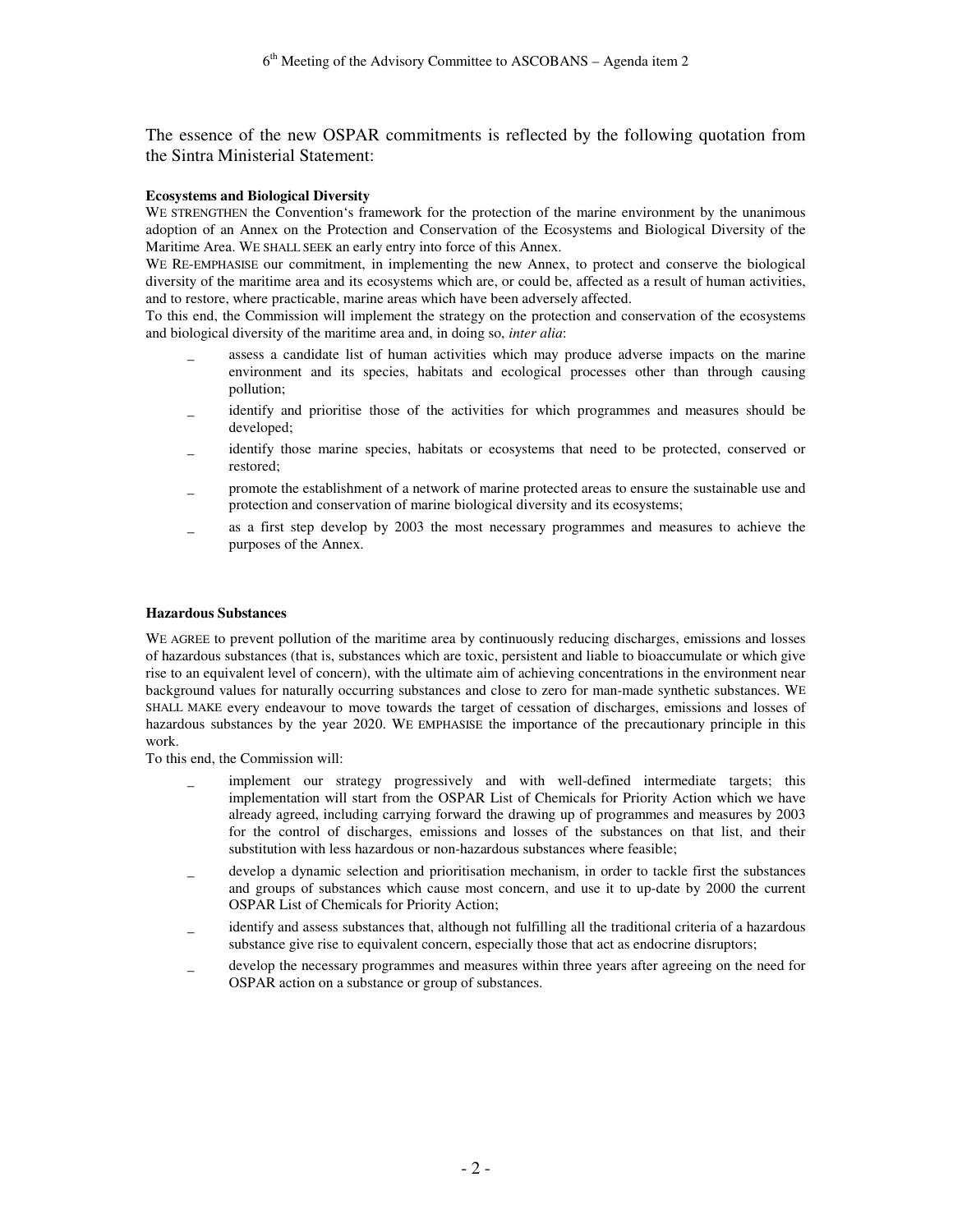WWF is confident that ASCOBANS will make use of the new opportunities arising from the 1998 OSPAR Agreements in order to prevent pollution potentially harmful to small cetaceans and/or to protect key habitats of small cetaceans. With regard to agenda item 7, it is therefore recommended to the Advisory Committee addressing the appropriate Working Groups (cf. Report from  $5<sup>th</sup>$  Meeting) in this context, namely

- the OSPAR Working Group on Concentrations, Trends and Effects af Substances in the Marine Environment (SIME) - concerning the assessment of pollutant levels and/or related effects;
- the OSPAR Working Group on Diffuse Sources (DIFF) concerning proposed measures to reduce/eliminate hazardous substances (including endocrine disruptors);
- the OSPAR Working Group on Impacts on the Marine Environment (IMPACT) concerning the assessment **and/or** proposed measures related to species and habitats, including the issue of marine protected areas.

# **By-catch**

 $\overline{a}$ 

In 1998 a report to WWF by consultant Rowena Rees assessed the relationship between the by-catch of selected marine animals and specific gears on a regional basis in North-East Atlantic waters. Marine animals assessed were not only limited by the information available, namely the Harbour Porpoise, the Common Dolphin, the Grey Seal, the Auk Family and the Leatherback Turtle but the report concluded that:

- The appropriate information for this vital environmental assessment is not adequately collected with respect to fishing effort (e.g. time and accurate location of net deployment) and bycatch.
- It was not viable to undertake a representative cost benefit analysis.

The report and tabled information is currently being used as a working document by WWF which is updated as new information becomes available.  $1$ 

It is clear that the appalling and unacceptable gap in information on bycatch needs to be addressed and enshrined in fisheries management procedures and practice. However, from the limited data that is available it is evident that levels of bycatch for certain animals are well above that considered to be sustainable in the ASCOBANS Resolution on Incidental Take of Small Cetaceans. Areas of particular concern to WWF include the greater than 2% of the best abundance estimate of the harbour porpoise in the central and southern North sea, and Swedish Skagerrak. In view of the obvious problems associated with bycatch of small cetaceans in regions of the ASCOBANS area WWF considers it essential that the ASCOBANS Resolution on Incidental Take of Small Cetaceans be taken forward into practical action by the 6<sup>th</sup> Advisory Committee Meeting. WWF believes that one means of

<sup>&</sup>lt;sup>1</sup> An assessment of the relationship between the by-catch of selected marine organisms and specific fishing gears on a regional basis in the north east Atlantic. A report to WWF by Rowena Rees. See executive Summary - October 1998 - and excerpt tables submitted under agenda item 5.3. For additional information, contact Marine Unit, WWF-UK, Panda House, Weyside Park, Godalming, Surrey GU7 1XR, UK, sjones@wwfnet.org.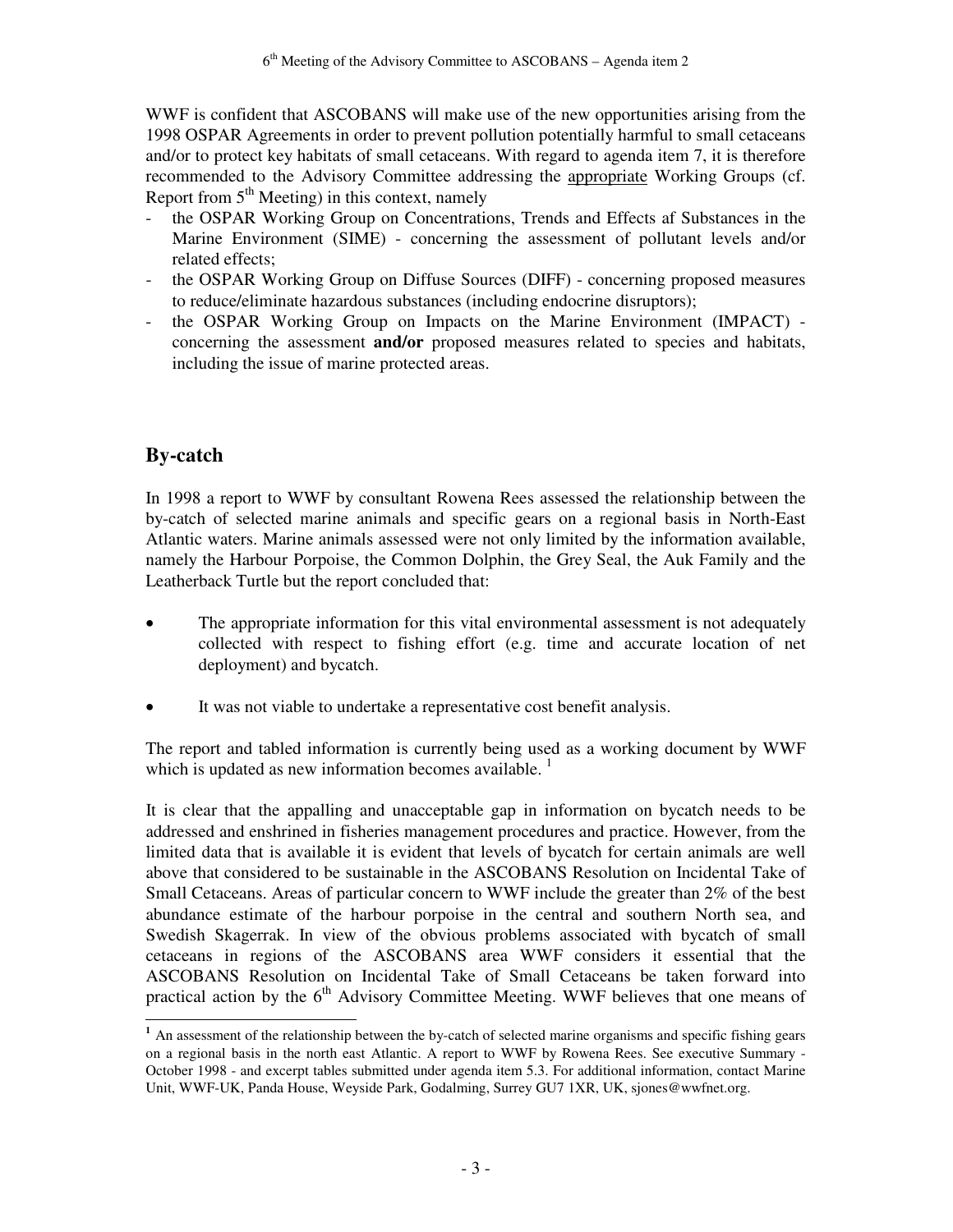achieving this could be the adoption by Parties of the approach outlined in ASCOBANS document ASCOBANS/ADV.COM/5/DOC11, Bycatch Response Strategy, presented at the 5<sup>th</sup> Meeting of the Advisory Committee.

With a view to enhancing the progress on implementation of the ASCOBANS Resolution on Incidental Take, WWF highlights the following:

- In his opening speech at the OSPAR Ministerial Meeting in Sintra, Portugal, 22-23 July 1998, the Danish Minister of Environment raised the issue of the Danish bycatches in the North Sea. With regard to the new OSPAR Annex and Strategy on the Protection and Conservation of the Ecosystems and Biological Diversity, Mr Auken explicitly addressed the unacceptably high rate of harbour porpoise bycatch and stressed the need to integrate environmental objectives into fisheries policy and management.
- In a letter to the Member of the European Commission, Mrs Ritt Bjerregaard, four Danish environmental NGOs have expressed their concern over the means by which the Danish government has attempted to resolve the bycatch problem in Danish North Sea bottom set net fisheries. They believe that by relying on the use of pingers which could potentially a) fail to be effective over time or b) exclude porpoises from large areas of important habitat, the Danish government may be in breach of their commitments under the EU Habitats Directive (Art. 11, 12). WWF as one of the signatories of this letter believes that the use of acoustic detterents cannot be relied upon as a sole means of decreasing bycatch given the lack of knowledge of the way in which they work, their variable success rate and the fact that the marine environment is already an acoustically loud place where additional noise introduction should be discouraged. Priority has to be given to reduce the effort of harmful fishing practices and/or to establish closed areas where appropriate to safeguard key habitats for small cetaceans*. - Cross reference is made to the contribution by B. Håkansson, Danmarks Naturfrednings Forening (DNF) on behalf of the Danish NGO Committee.*

### **Pollutants / Hazardous Substances**

At their 1998 Ministerial Meetings, OSPAR and HELCOM in parallel have adopted important reference lists of hazardous substances:

- (1) OSPAR List of Chemicals for Priority Action, comparable to the HELCOM List of Selected Substances for Immediate Priority Action. In the case of OSPAR, this list reads as follows: polychlorinated dibenzodioxins (PCDDs), polychlorinated dibenzofurans (PCDFs), polychlorinated biphenyls (PCBs), polyaromatic hydrocarbons (PAHs), pentachlorophenol (PCP), short chained chlorinated paraffins (SCCP), hexachlorocyclohexane (HCH), mercury and organic mercury compounds, cadmium, lead and organic lead compounds, organic tin compounds (such as TBT), nonylphenol/ethoxylates (NP/NPEs) and related substances, musk xylene, brominated flame retardants, dibutylphthalate (DBP) and diethylhexylphthalate (DEHP). - The corresponding HELCOM list includes a number of additional compounds, such as toxaphene.
- (2) OSPAR List of Candidate Substances (subject to further selection and prioritisation),